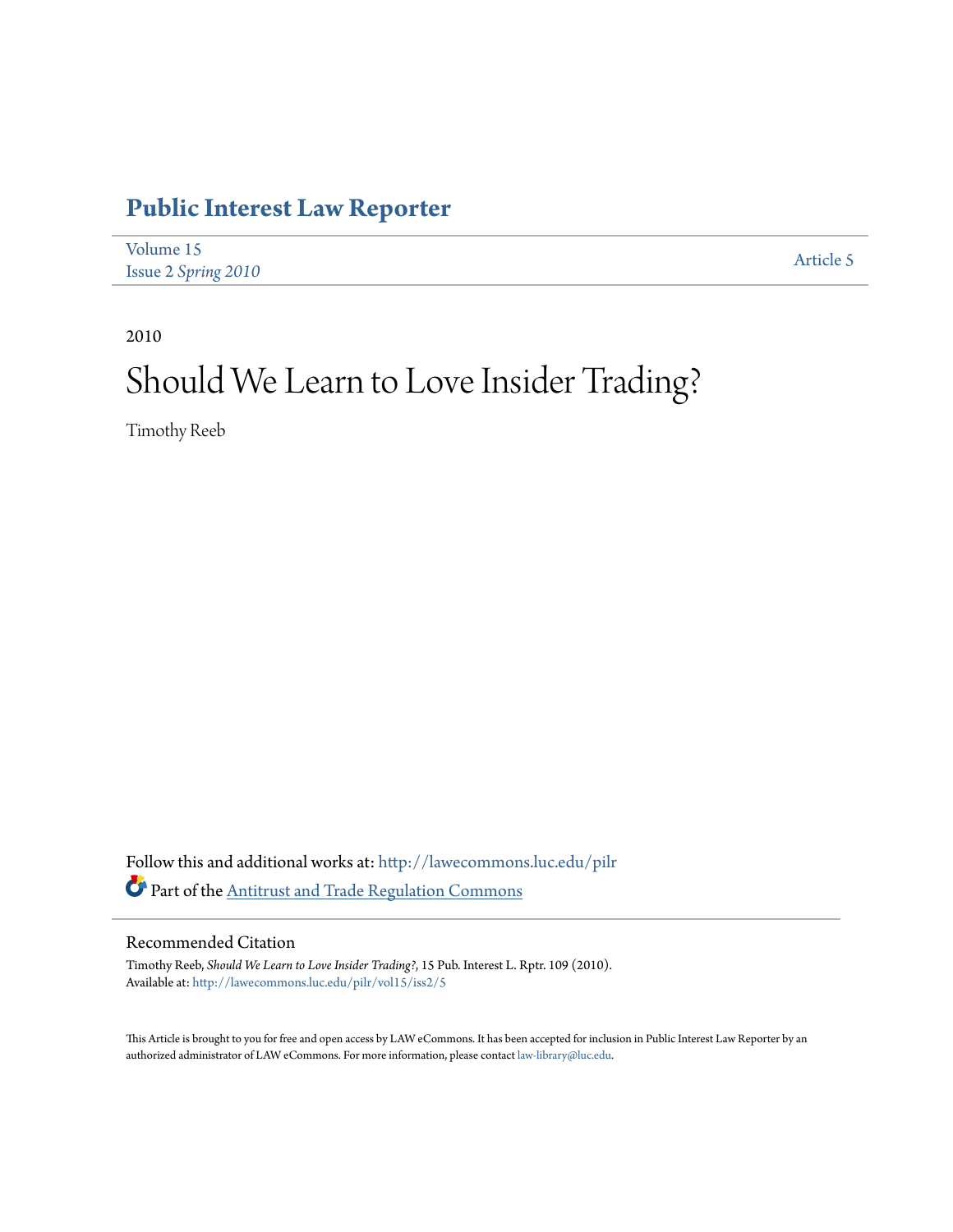## **SHOULD WE LEARN TO LOVE INSIDER TRADING?**

*by* **TIMOTHY REEB**

The American notion that insider trading should be punished civilly was<br>established over one hundred years ago.<sup>1</sup> In 1934, a federal statute made insider trading punishable criminally, and ever since United States enforcement agencies have considered insider trading violations a top priority.<sup>2</sup>

Despite the traditional American stance, many countries do not punish insider trading.<sup>3</sup> Even in the United States, some scholars believe that insider trading can have a positive impact on financial markets.<sup>4</sup> For example, Donald Boudreaux, Economics Professor at George Mason University, has outlined reasons for not only de-criminalizing, but also encouraging insider trading.<sup>5</sup>

In his article, Boudreaux explains that when insiders buy or sell stock based on inside information, the price of the stock quickly changes.<sup>6</sup> The positive result,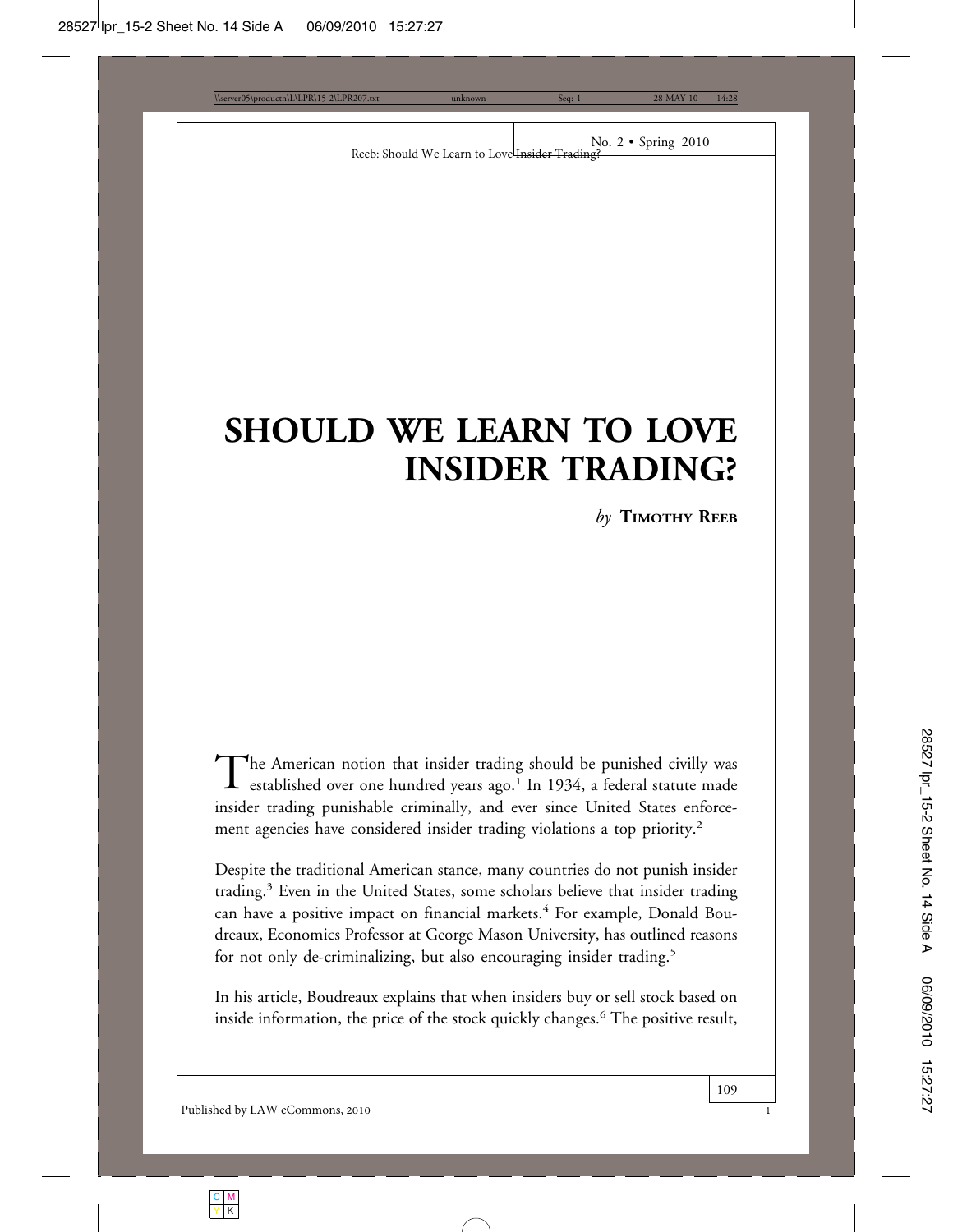Loyola Public Interest Law Reporter *Public Interest Law Reporter, Vol. 15, Iss. 2 [2010], Art. 5*

according to Boudreaux, is stock prices that accurately reflect corporate realities.<sup>7</sup>

While consistent with the views of at least two leading economists,<sup>8</sup> Boudreaux's stance has received scholarly criticism and is in sharp contrast to that of the U.S. Securities & Exchange Commission (SEC) and the U.S. Department of Justice (DOJ).<sup>9</sup> University of California Los Angeles Law Professor Stephen Bainbridge, for example, specifically dismisses Boudreaux's approach. Bainbridge argues that insider trading affects prices much more slowly than Boudreaux suggests.<sup>10</sup>

Boudreaux's views appear irreconcilable with those of scholars such as Bainbridge. However, the two professor's contrasting stances highlight the reality that American views on insider trading may not be as clearly defined as history suggests.

INSIDER TRADING LAWS: AN AMERICAN TRADITION

According to the SEC, illegal insider trading "refers generally to buying or selling a security, in breach of a fiduciary duty or other relationship of trust and confidence, while in possession of material, nonpublic information about that security."<sup>11</sup>

In a 1998 speech, Thomas C. Newkirk, then Associate Director of the SEC's Enforcement Division, described the history of insider trading laws in the United States.<sup>12</sup> "The American notion that insider trading is wrong goes back over one hundred years."13 Newkirk explained that insider trading was criminalized in the United States after the stock market crash of 1929.<sup>14</sup>

"In response to the crash, Congress enacted the Securities Act of 1933 and the Securities Exchange Act of 1934, aimed at controlling the abuses believed to have contributed to the crash. The 1934 Act addressed insider trading directly through Section 16(b) and indirectly through Section 10(b)."15 According to Newkirk, "ever since [the enactment of the 1934 Act], courts and regulators [have] struggled to refine prohibitions on insider trading."<sup>16</sup>

The 1934 Act also grants the SEC the power to enforce civil violations of insider trading laws and grants the DOJ the authority to seek criminal sanc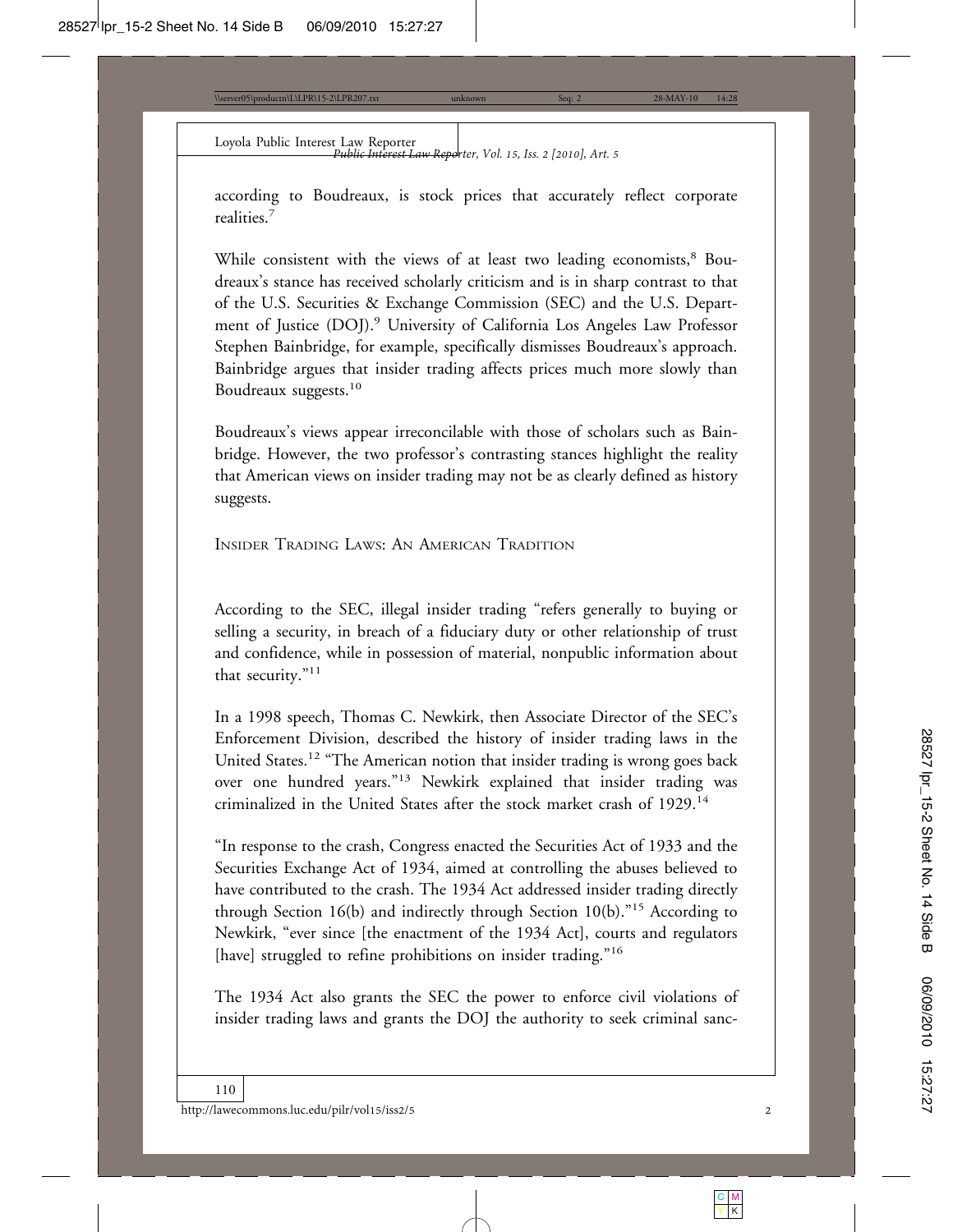tions.17 Linda Chatman Thomsen, Director of the SEC's Division of Enforcement, described the SEC's approach to insider trading violations over the past 80 years during her September 2006 testimony before the U.S. Senate Committee on the Judiciary.<sup>18</sup> "The Division pursues these cases day in and day out and has developed unparalleled expertise in this area," Thomsen explained.<sup>19</sup>

"Indeed, a long list of prominent and not so prominent individuals would undoubtedly testify that the Enforcement Division does not pull its punches," Thomsen continued.20 "The respective histories of the SEC and DOJ, as well as those of state attorneys general and securities regulators, demonstrate our collective commitment to prosecuting insider trading, civilly and criminally, under federal and state law."<sup>21</sup>

LOVE IT?

Despite the SEC and DOJ's strong stance against insider trading violations, not all Americans share the same sentiment. In his October 2009 article, "Learning to Love Insider Trading," Boudreaux lays out his argument in favor of insider trading.<sup>22</sup> "Time to stop telling horror stories," Boudreaux begins.<sup>23</sup> "Insider trading is impossible to police and helpful to markets and investors."<sup>24</sup>

The cornerstone of Boudreaux's argument revolves around the efficiency of market prices: "Prohibitions on insider trading prevent the market from adjusting as quickly as possible to changes in the demand for, and supply of, corporate assets."<sup>25</sup> "The result," Boudreaux explains, "is prices that lie."<sup>26</sup>

On a subsequent television appearance on CNBC's "Kudlow Report," Boudreaux discussed his position further.<sup>27</sup> "If insiders can trade on non-proprietary information, they drive those prices more quickly to their correct levels," he explained.28 "And that means that the millions of stock traders out there, who are not insiders, are able to buy and sell at prices that more closely reflect their true values."<sup>29</sup>

Boudreaux is not alone in his stance. Henry Mann, Dean Emeritus at George Mason University School of Law, has argued forcefully against the criminalization of insider trading.<sup>30</sup> In addition, Milton Friedman, American economist and Nobel Prize laureate, said in a 2003 interview, "You want more insider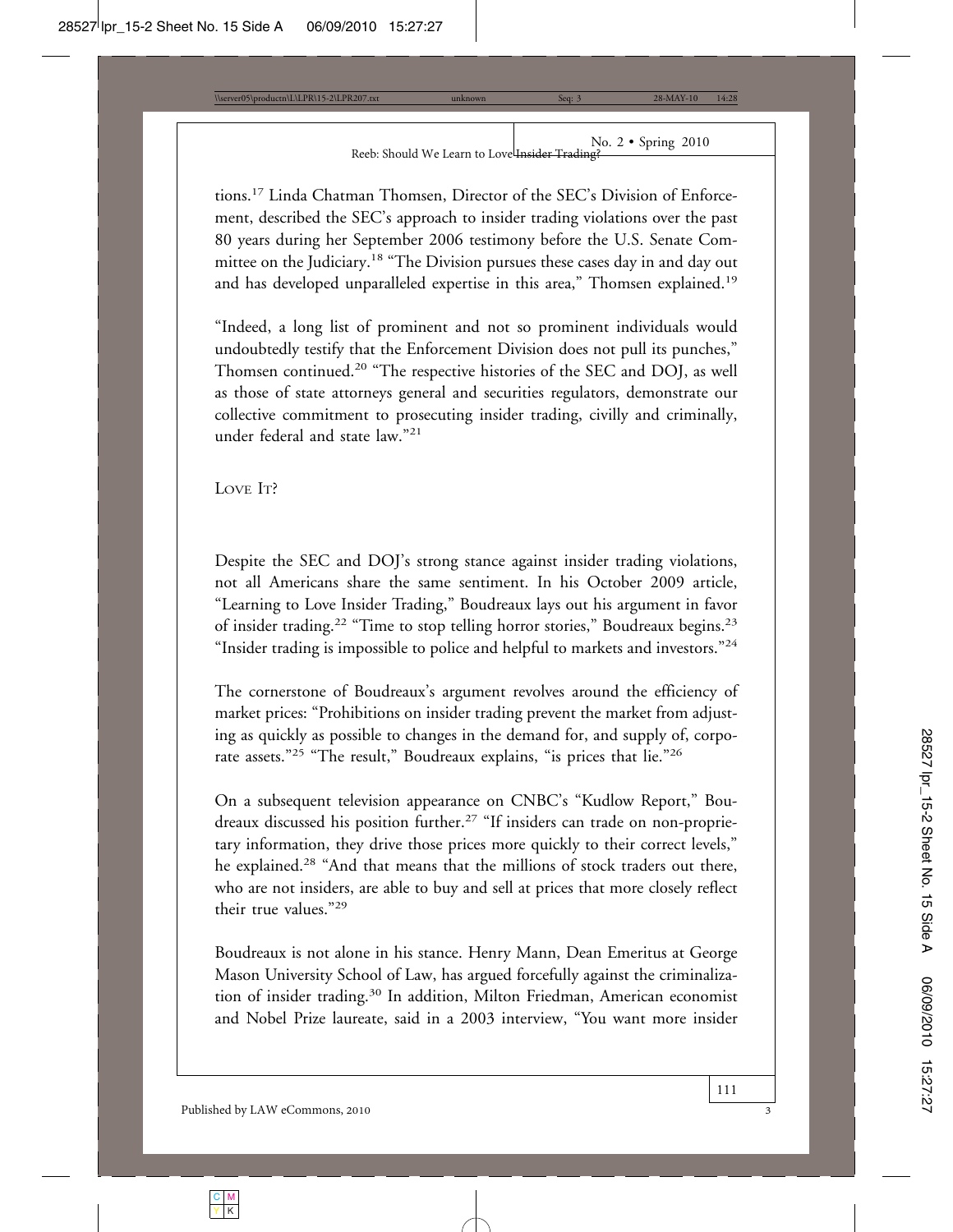Loyola Public Interest Law Reporter *Public Interest Law Reporter, Vol. 15, Iss. 2 [2010], Art. 5*

dealing, not less; you want to give people most likely to have knowledge about deficiencies of the company an incentive to make the public aware of that."<sup>31</sup>

OR HATE IT?

Other scholars disagree with the suggestion that insider trading should be decriminalized.32 Specifically, Bainbridge addresses Boudreaux's stance, stating that "insider trading simply does not have the effects Boudreaux ascribes to it."33 "If insider trading is to affect the price of securities," Bainbridge begins, "it is through the derivatively informed trading mechanism of market efficiency."34 Bainbridge explains that when those individuals possessing material nonpublic information begin trading, their trading has only a small effect on price.<sup>35</sup> He believes that, after the insider trading occurs, some uninformed traders become aware of the insider trading and react to that information.<sup>36</sup> Finally, according to Bainbridge, "the market reacts to the insiders' trades and gradually moves towards the correct price."<sup>37</sup>

"Given the inefficiency of [insider trading]," Bainbridge concludes, "the market efficiency justification for insider trading loses much of its force."<sup>38</sup>

Loyola University Chicago School of Law Professor Steven Ramirez agrees with Bainbridge.<sup>39</sup> "Boudreaux is in really weak territory here," Ramirez begins.<sup>40</sup> "If you take out the insider trading laws, investors will lose confidence and that could take out 15 percent of the equity in our financial markets on a permanent basis."<sup>41</sup>

NOT SO CLEAR AFTER ALL

Boudreaux and Bainbridge pose viewpoints that appear irreconcilable: Boudreaux argues insider trading quickly adjusts the price of stocks<sup>42</sup> while Bainbridge argues it does so very slowly.<sup>43</sup> Perhaps, however, the mere fact that such differing viewpoints exist is noteworthy. Considering the United States' long tradition of punishing insider trading, Boudreaux and Bainbridge highlight the reality that American views on the topic may not be as clear cut as history suggests.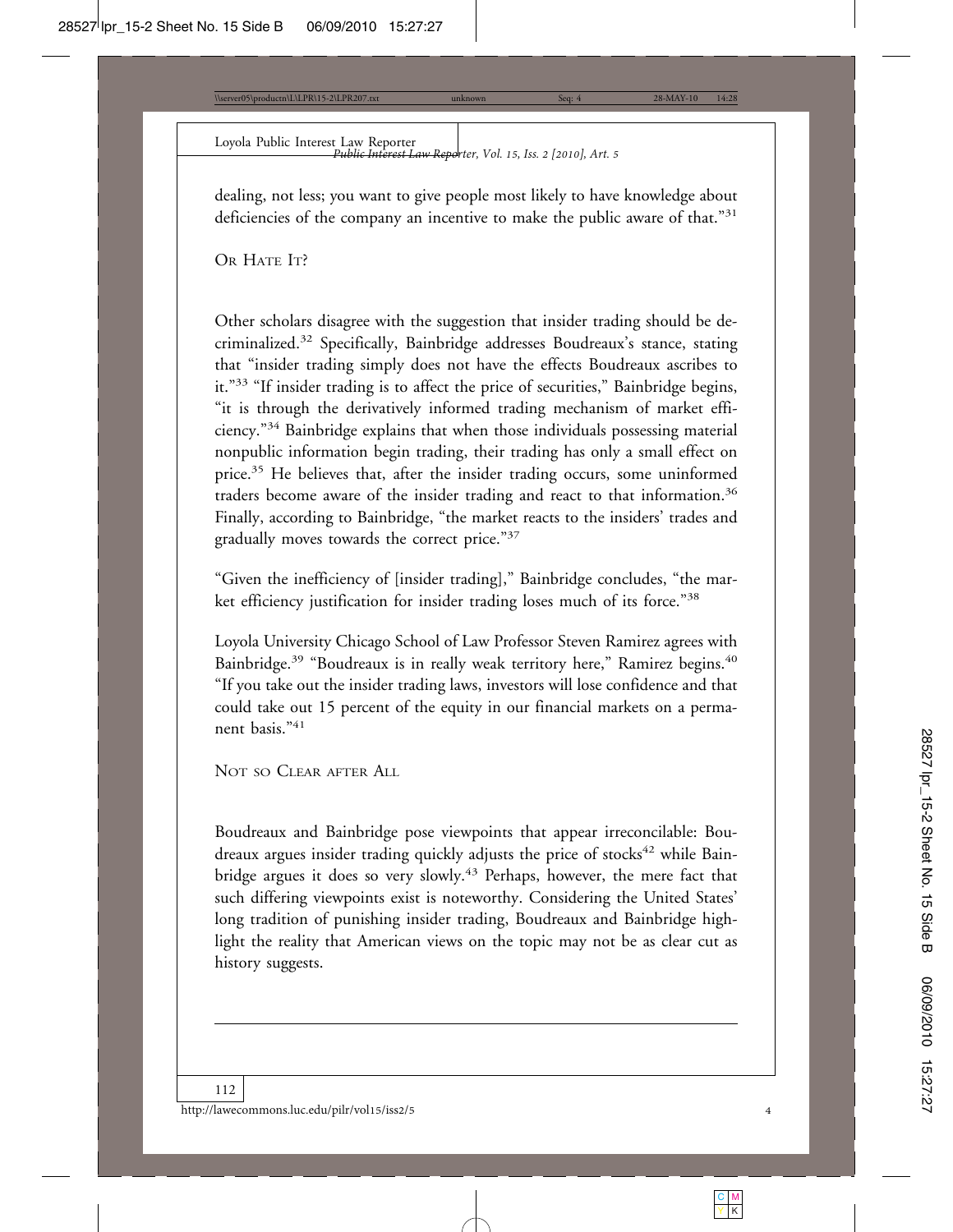#### **NOTES**

Testimony of Linda Chatman Thomsen, Director of Enforcement U.S. Securities & Exchange Commission, before the U.S. Senate Committee on the Judiciary (Oct. 5, 2006), *available at* http://www.sec.gov/news/testimony/2006/ts092606lct.htm.

2 *Id.*

3 Speech delivered by Thomas C. Newkirk, Associate Director, SEC Division of Enforcement, 16th International Symposium on Economic Crime, Cambridge, England (Sept. 19, 1998), *available at* http://www.sec.gov/news/speech/speecharchive/1998/spch221.htm.

4 *Id.*

5 Donald J. Boudreaux, *Learning to Love Insider Trading*, WALL ST. J., Oct. 24, 2009, *available at* http://online.wsj.com/article/SB10001424052748704224004574489324091790350. html.

6 *Id*.

7 *Id*.

8 Jonathan Fisher, *Stock Market Investing: Is Insider Trading Such a Bad Thing?*, TELE-GRAPH.CO.UK, June 10, 2009, *available at* http://www.telegraph.co.uk/finance/personalfinance/ investing/5492729/Stock-market-investing-Is-insider-trading-such-a-bad-thing.html.

9 Stephen Bainbridge, *Learning to Love Insider Trading? Let's Not*, Oct. 24, 2009, *available at* www.professorbainbridge.com/professorbainbridgecom/2009/10/learning-to-love-insidertrading-lets-not.html.

10 *Id*.

11 *Spotlight on Insider Trading,* U.S. Securities & Exchange Commission, *available at* http:// www.sec.gov/spotlight/insidertrading.shtml.

12 Newkirk, *supra* note 3.

13 *Id*.

14 *Id*.

15 *Id*.

16 *Id*.

17 Newkirk, *supra* note 3.

18 Thomsen, *supra* note 1.

19 *Id*.

20 *Id*.

21 *Id*.

22 Boudreaux, *supra* note 5.

23 *Id.*

24 *Id*.

25 *Id*.

26 *Id*.

27 CNBC's Kudlow Report, Nov. 5, 2009, at 46 minutes, *available at* http://www.cnbc.com/ id/15840232?video=1320696993&play=1.

28 *Id*.

29 *Id*.

30 Boudreaux, *supra* note 5.

31 Fisher, *supra* note 8.

32 Bainbridge, *supra* note 9.

33 *Id*.

34 *Id*.

35 *Id*.